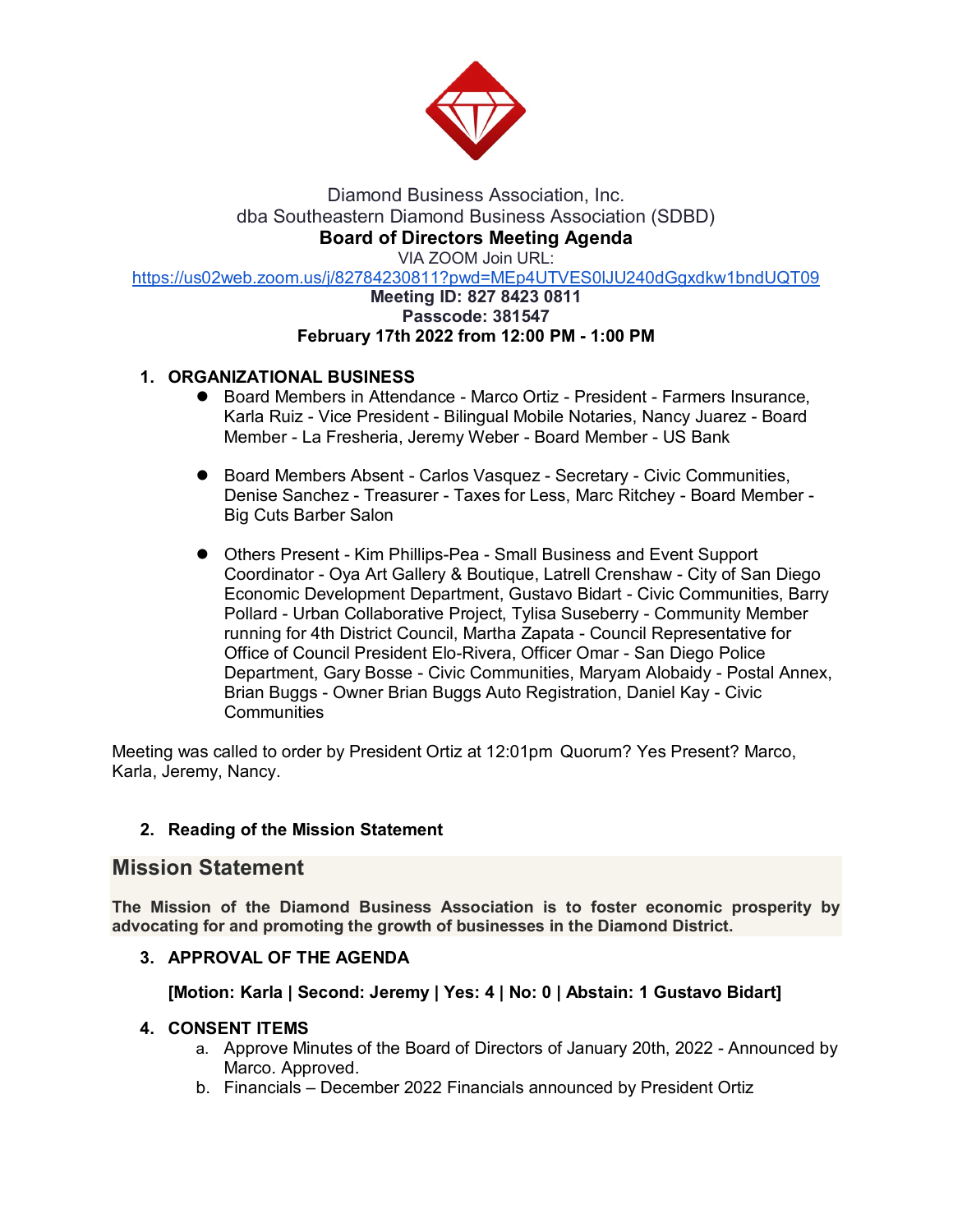

## **[Motion: Karla | Second: Jeremy | Yes: 4 | No: 0 | Abstain: Gustavo Bidart]**

## **5. ACTION ITEMS**

- **a.** Hire a Company to renew/create/revamp website Karla presented 3 proposals from companies we researched for service. The Board approved moving forward with Silk Road Productions due to their ongoing service and low cost website design fee.
- **b.** Participate in the Great San Diego Scavenger Hunt Kim presented the details of the May 21st Scavenger Hunt which include 10 Districts participating by designating 5 stops for visitors to check out between 8am and 6pm using an APP as the game board. The Board approved moving forward with the Scavenger Hunt.
- **c.** Requesting to remove Denise Sanchez as the Treasurer as she is not able to take on the responsibilities of the Treasurer and serve the BID. Also, contact US bank to remove her from the account. **TABLED**
- **d.** Appoint a new Treasurer and Authorize the new Treasurer to be added to the US bank as a signer and to order a Debit card. **TABLED**

## **[Motion: Karla | Second: Jeremy | Yes: 4 | No: 0 | Abstain: Gustavo Bidart]**

**6. PRESENTATIONS –** Tylisa Suseberry - Community member running for District 4 Council.

Tylisa Suseberry gave an extensive introduction at row call about her and was not present for the presentation time.

- **7. FINANCIAL REPORTS -** Presented by President Ortiz December 2022 Financials
- **8. PRESIDENT REPORT -** Presented by President Ortiz There have been interviews but no one has been hired as of yet for the Administrative position. The FY2023 budget report for the City is pending additional information and details and will be submitted.
- **9. BOARD MEMBER REPORTS -** There were questions regarding Gustavo Bidart of Civic Communities taking over the role previously held by Carlos Vasquez. Does Gustavo automatically become the Secretary or does he need to be voted in?